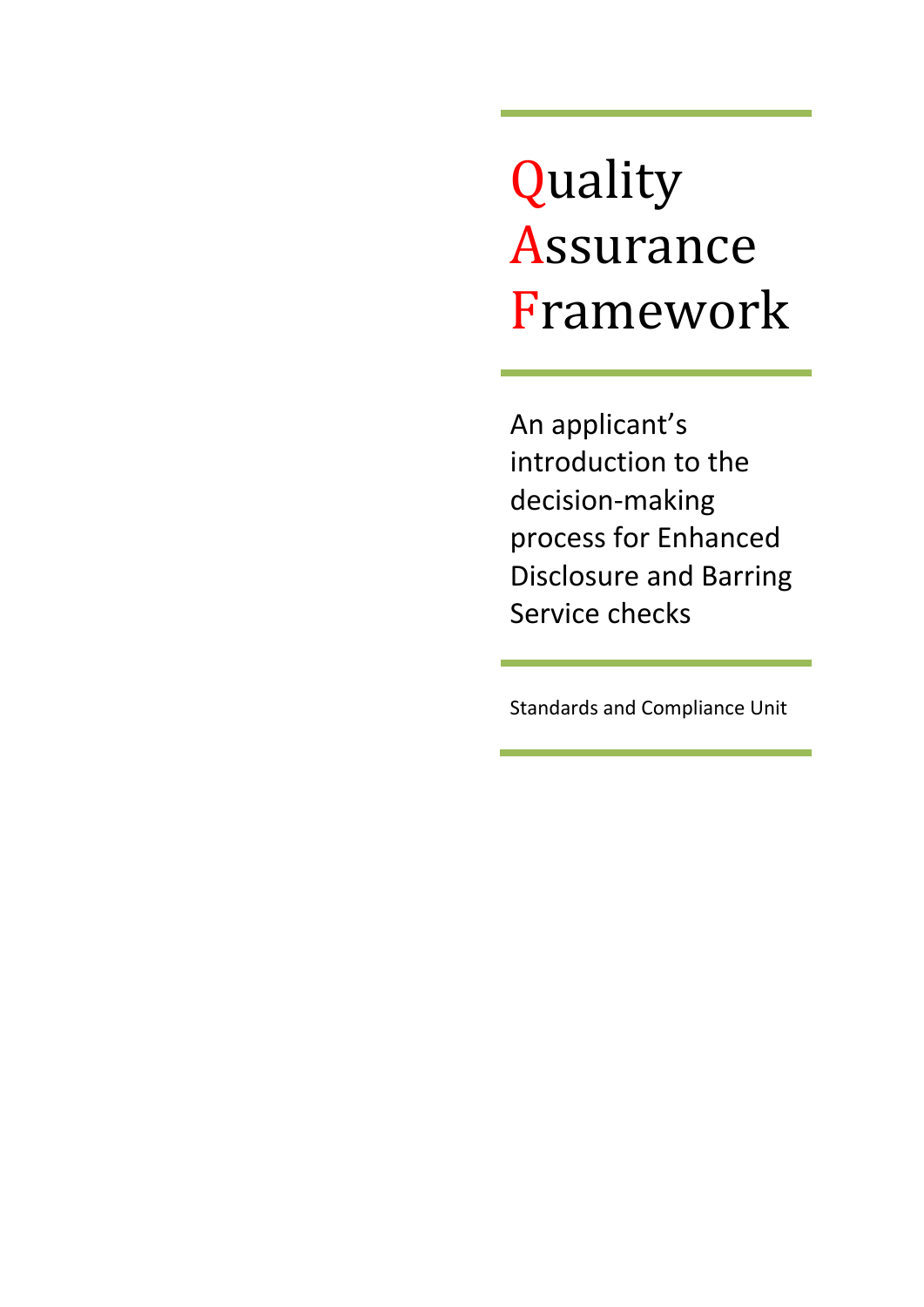## **Contents**

| What kind of information can be considered for disclosure?3                      |
|----------------------------------------------------------------------------------|
|                                                                                  |
|                                                                                  |
|                                                                                  |
|                                                                                  |
|                                                                                  |
|                                                                                  |
|                                                                                  |
|                                                                                  |
|                                                                                  |
|                                                                                  |
|                                                                                  |
|                                                                                  |
| Further guidance on representations can be found in QAF guidance document GD4.11 |
|                                                                                  |
|                                                                                  |
|                                                                                  |
|                                                                                  |
|                                                                                  |
| Filtering of 'old & minor' convictions, cautions, warnings and reprimands 14     |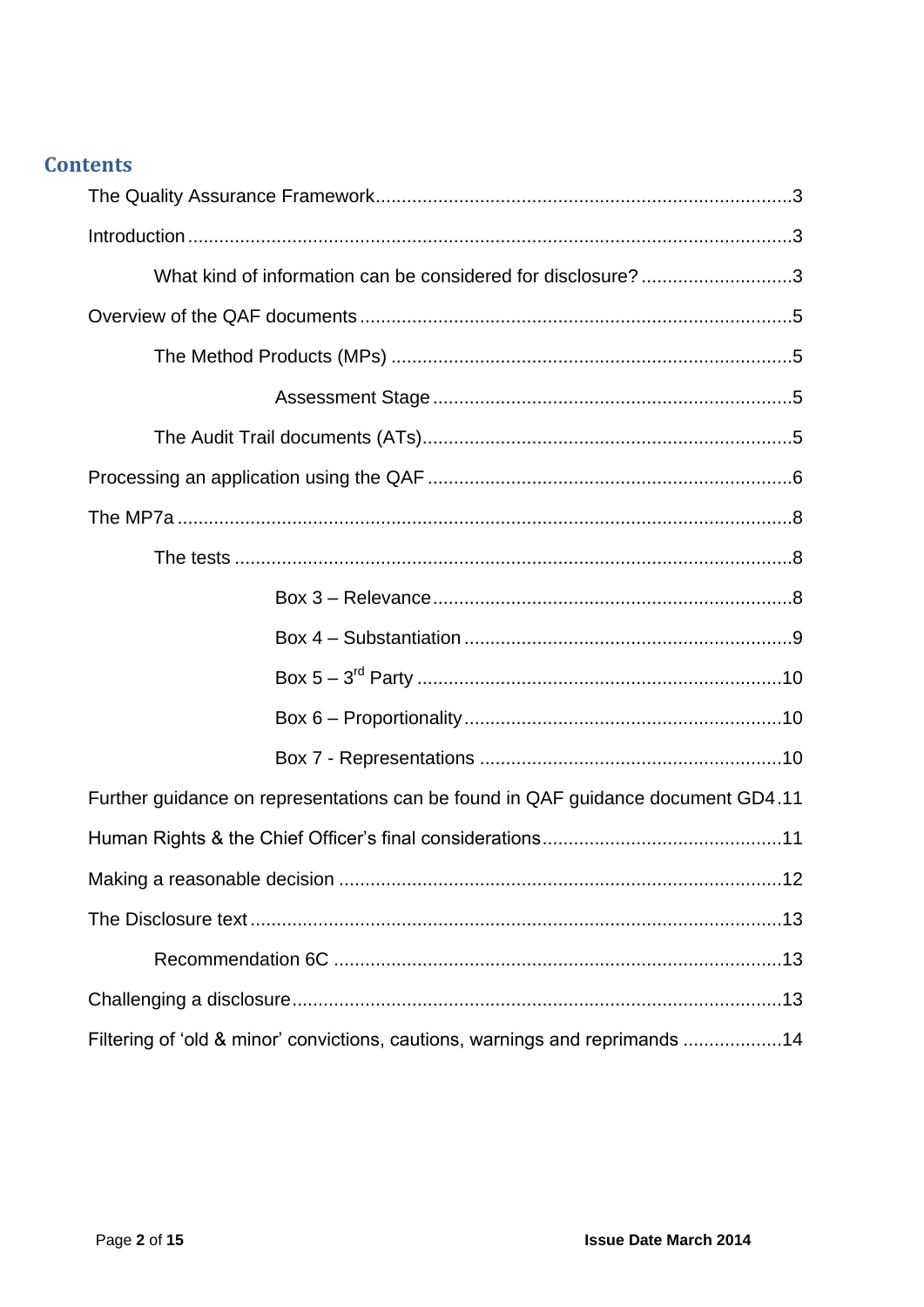# <span id="page-2-0"></span>**The Quality Assurance Framework**

# <span id="page-2-1"></span>**Introduction**

This guide is intended to give the reader – primarily applicants for an Enhanced Disclosure and Barring Service checks ("EDBS" checks – also known as an Enhanced Criminal Record Check or "ECRC") an insight into the Quality Assurance Framework (QAF). QAF is the decision-making tool used by the Disclosure Units of police and other law enforcement agencies when considering whether information should be disclosed or not, under the legislation, for employment purposes.

The QAF is a standardised decision-making process; it has its basis in Part V of the Police Act 1997, (referred to hereafter as "The Act") which is the legislation relating to Criminal Record Checks. It also reflects case law resulting from challenges to Enhanced disclosures made under The Act:

Section 113B(4) of The Act (as amended by the Protection of Freedoms Act):

- *(4) Before issuing an enhanced criminal record certificate the Secretary of State must request any relevant chief officer to provide any information which —*
- *(a) the chief officer reasonably believes to be relevant for the purpose described in the statement under subsection (2), and*
- *(b) in the chief officer's opinion, ought to be included in the certificate.*

## <span id="page-2-2"></span>**What kind of information can be considered for disclosure?**

An Enhanced Disclosure and Barring Service (EDBS) check can include Convictions, Cautions, Warnings and Reprimands (all of which are, usually, disclosed automatically, as per the legislation, after old & minor records have been filtered and removed). But that is not all: an Enhanced Certificate can go further than that (113B(4), above). The courts have considered just what the authors intended by those words and concluded that *‗any information'* means *‗any'*, just as the legislation states. This includes, but is not limited to:

- incidents for which individuals were never arrested, charged or prosecuted
- incidents for which individuals were found 'Not Guilty' in a court of law (in certain circumstances)
- incidents which were dealt with other bodies other than the police (such as Local Authorities in their disciplinary processes; employers; schools; hospitals etc.)
- third party information information about people other than the applicant

Many people believe that only criminal *convictions* can be disclosed, but the legislation does not limit police in this way. It is also the case that, even if a person was acquitted of all charges (found Not Guilty), information may still be disclosed if the Chief Officer believes that it passes the required tests - and the courts support such disclosure.

*―I do not suggest for one minute that allegations should not be disclosed in an ECRC simply because the alleged offender has been acquitted. The circumstances surrounding the acquittal are all important. There will be instances where an alleged offender is acquitted but only because the Magistrates (or Jury) entertain a reasonable doubt about the alleged offender's guilt. The tribunal of fact may harbour substantial doubts.*

*In such circumstances, however, it might well be perfectly reasonable and rational for a Chief Constable to conclude that the alleged offender might have committed the alleged* offence." Mr Justice Wyn Williams, Case of R (S) v West Mercia and CRB 2008, Para 70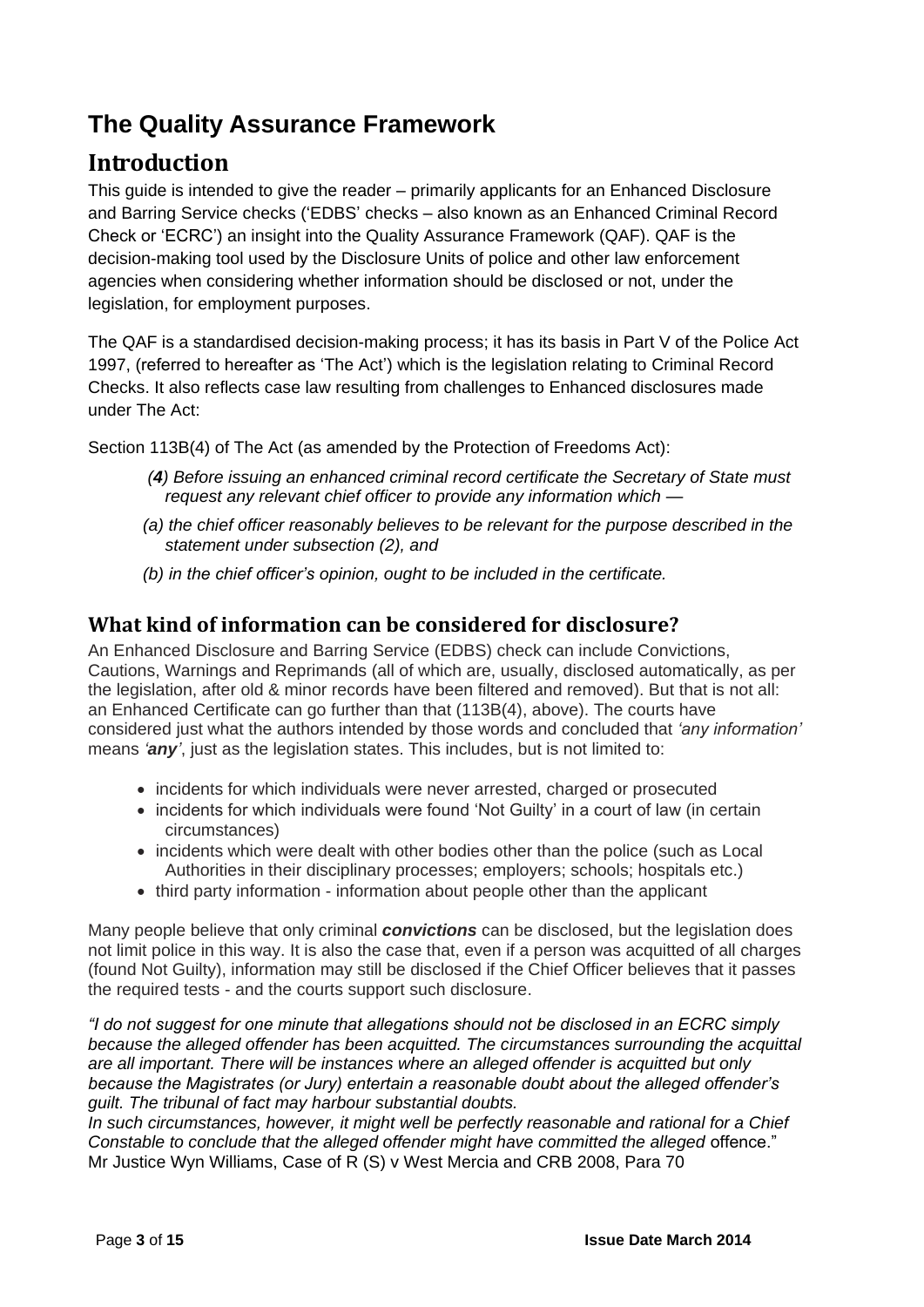The 2007 Guidance, Safeguarding Children and Safer Recruitment in Education, included a simple definition of just what is meant by this additional *‗any information'* within Appendix 9. It states that additional information is: *"information held on local police records, which does not form part of a person's criminal record. It is often called ‗non-conviction' information. Each Chief Constable decides what, if any, non-conviction information should be released in response to an application for [an Enhanced] disclosure.‖*

Such information must, however, still pass certain tests before it may be disclosed and this is where the QAF comes in. In the cases of R  $(S)$  v West Mercia and CRB 2008 and R  $(RK)$  v South Yorkshire Police 2013, the decision-making was found wanting and the challenge against disclosure was upheld.

In the case of R (AR) v Greater Manchester Police, 2013, the decision-making was not found to be at fault and the challenge against disclosure failed.

The QAF is maintained to ensure that it continues to be up-to-date with any changes to legislation and with new case law.

The QAF can be found online at:

<https://www.gov.uk/government/organisations/disclosure-and-barring-service> (enter "QAF" - no quote marks - as a Search term)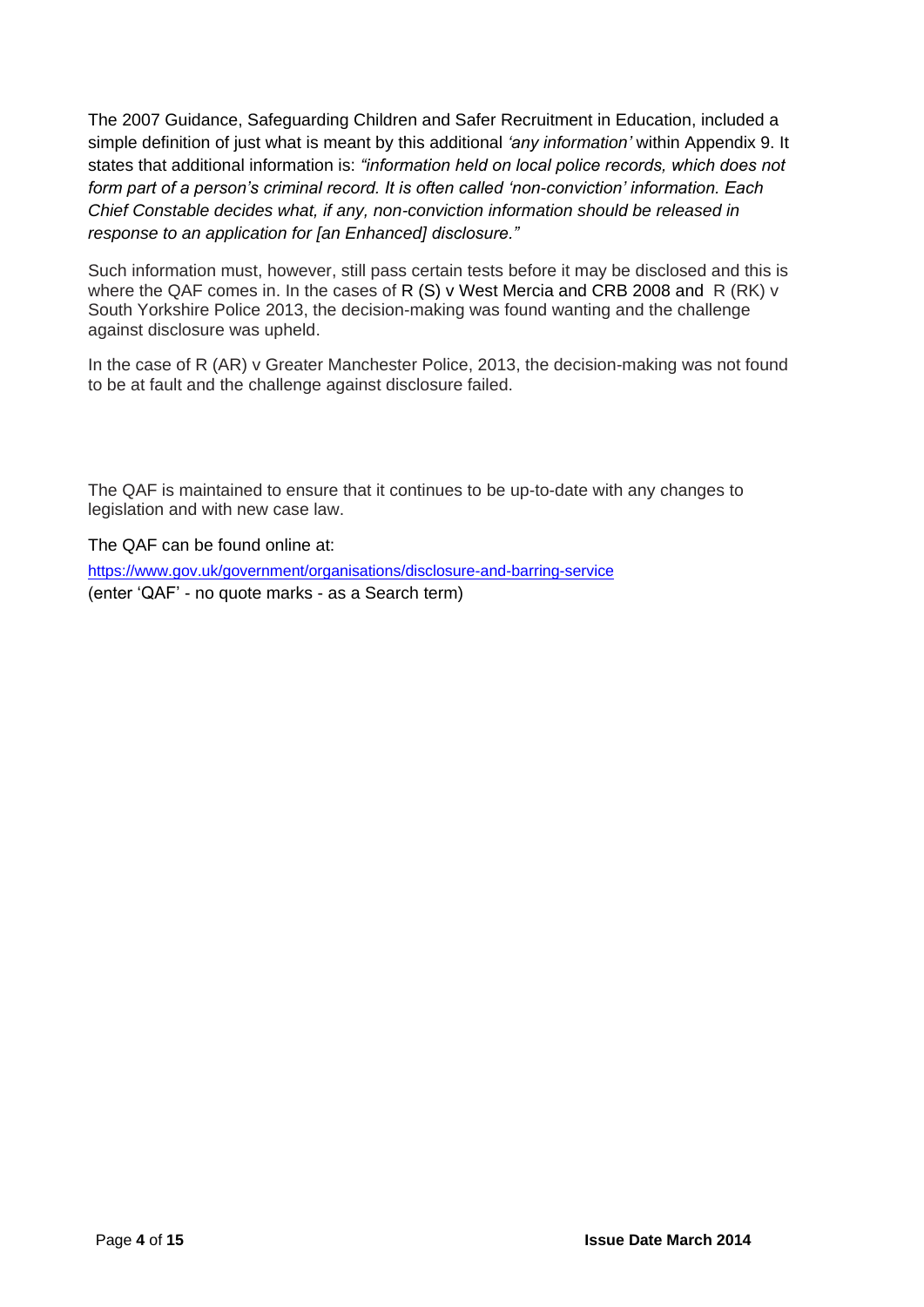## <span id="page-4-0"></span>**Overview of the QAF documents**

At the heart of the QAF are two different types of documents: Method Products (MPs) and Audit Trail documents (ATs). We"ll begin by explaining the role of each type:

## <span id="page-4-1"></span>**The Method Products (MPs)**

There are seven MPs, seven of which are step-by-step flow charts, accompanied by associated guidance. The seven each cover a different aspect of the assessment and decision-making process.

The Method Products are split into information *filtering* and information *assessment*: *This ‗filtering stage' is not to be confused with the Home Office Rules for Filtering Old & Minor Offences.*

### **Filtering Stage Method Products (6)**

The first stage of the process; some information will be thrown out at this stage as it is not of interest. The AT2 (see Page 5) records the outcomes from this filtering stage:

- **MP1** general process map for the overall QAF process
- **MP2** used when attempting to match the applicant with the information held
- **MP3** used when considering relevance of non-conviction information
- **MP4** used when considering 3rd Party\* access to the vulnerable
- **MP5** process overview of the Home Office Rules for Filtering Old & Minor Offences
- **MP6** used when considering relevance of information which is background to a conviction recorded on the Police National Computer (PNC)

*\*3 rd Party – an individual with a relationship to the applicant or the applicant's home address*

### <span id="page-4-2"></span>**Assessment Stage**

Information recorded on the AT2 is considered further at the assessment stage. The AT3 (see below) records the outcomes from this stage:

- **MP7a** considerations of Relevance, Substantiation and Proportionality
- **MP7b** considerations of the safety aspects of disclosing information

### *More detail will be given on the Method Products a little later*

## <span id="page-4-3"></span>**The Audit Trail documents (ATs)**

The three Audit Trail documents have three separate functions:

- **AT1** a record of all local police intelligence databases, detailing when and how each should be searched (the AT1 is specific to each and every Disclosure Unit)
- AT2 used to record all intelligence record matches ('Hits') that pass the MP Filtering stage, after being found by following the processes detailed in the AT1
- **AT3** used to record the thought process (known as the *rationale*) and decisions made when evaluating information during the assessment stages; if disclosure is to be made, it also records the wording of the disclosure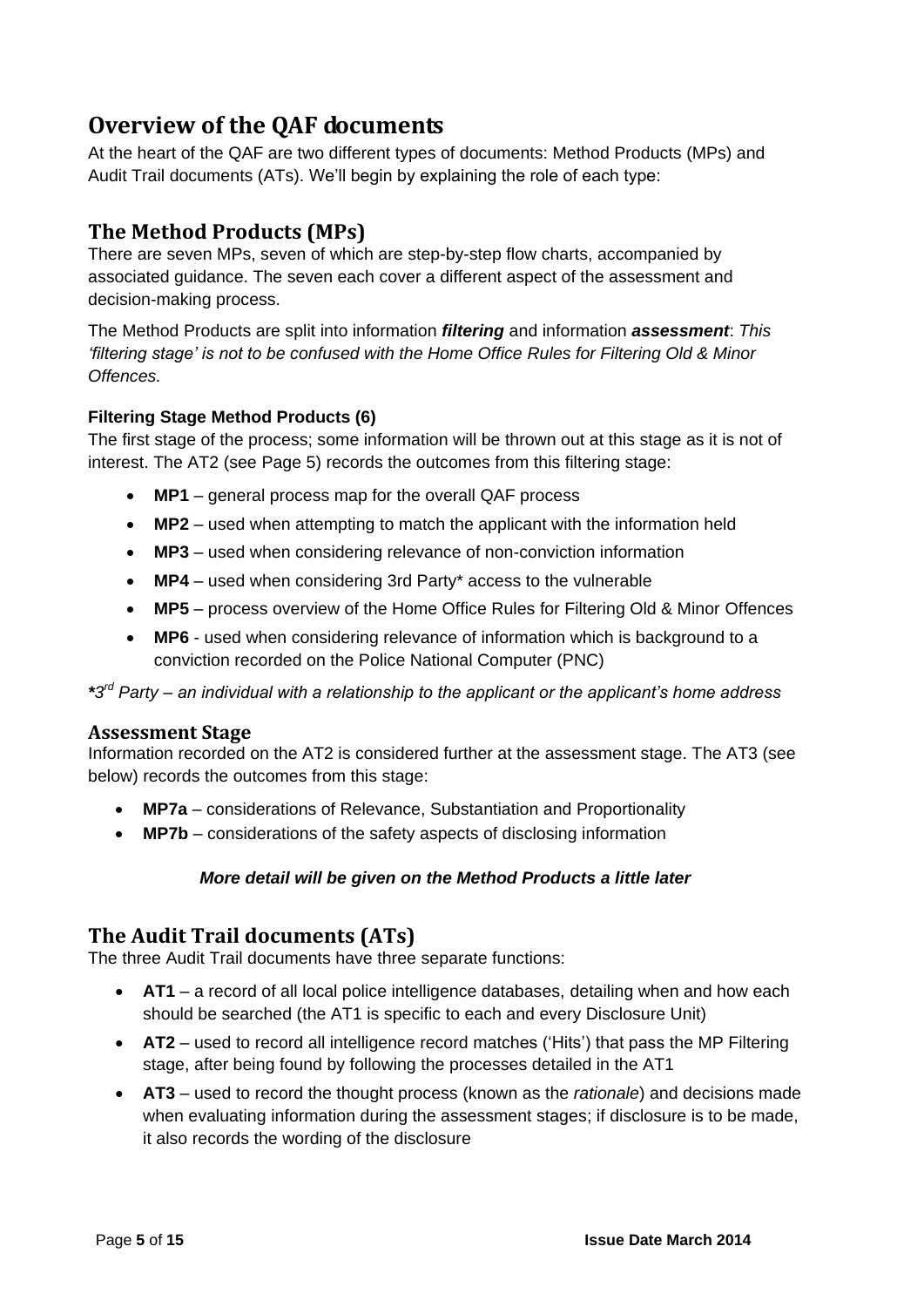# <span id="page-5-0"></span>**Processing an application using the QAF**

**a)** The applicants name, date of birth, 5-year address history, employer details etc. from their application form are provided to police and they begin searching their systems for a match or "Hit" – police follow their own search instructions, as recorded in each of their AT1s.

The MP2, MP3, MP4, MP5 and MP6 are used as filters to determine whether any of the information matches found might be needed for further consideration. Information that passes through these filters may be of interest and each is recorded on the AT2 as a separate "Hit".

**b)** The information is then tested against the questions in the MP7a. Each piece of information must be considered and evaluated; it must pass all of the required tests to remain under consideration for disclosure – if any piece of information fails any one of the tests, it cannot be disclosed. The AT3 is used to record the thought process and conclusions – it will record why each "Hit" passed or failed; why it remained under consideration for disclosure or why it was thrown out.

**c)** Any remaining information is then tested against the MP7b questions and the AT3, again, is used to capture the thought process and conclusions; recording why information passed or failed. A decision is then made - whether to propose disclosure or not – and, if disclosure is proposed, a draft is made of the proposed disclosure text.

**d)** All that has been done up to this point is then reviewed by senior staff. The disclosure decision is also reviewed – earlier decisions may be overturned at this point.

**e)** If anything still remains for disclosure consideration, it then passes to the Chief Officer (or their delegate) for a final review of the case as recorded in the AT3. The Chief Officer is responsible for making and authorising the final decision: should the information be disclosed or not.

Before arriving at their final decision, the Chief Officer must consider the Human Rights of those who may be affected by their decision – they must "weigh" the potential effects of disclosure on the applicant"s private life against the potential risk of harm to the vulnerable group(s) from non-disclosure. They must begin with the scales at balance (i.e. they must not favour the interests of the vulnerable or the applicant) and they must record their thoughts and their conclusion.

### **To summarise**

Information must pass certain tests (contained within the MP7a and MP7b) and police must record, in the AT3, their thought process (their "rationale") to explain how/why they reached all of their conclusions and decisions.

Information must be assessed by the Chief Officer to determine whether it is reasonable to believe that it is relevant **and** whether, in their opinion, it ought to be disclosed. Information should only be disclosed if it meets both of those requirements.

Consideration must be given to the Human Rights impact of disclosure and non-disclosure on the applicant and on the vulnerable group/groups associated with the application – this is the specific duty of the Chief Officer/Delegate of each force and their rationales and decisions must also be recorded in the AT3 audit trail.

A copy of the MP7 is provided on the following page: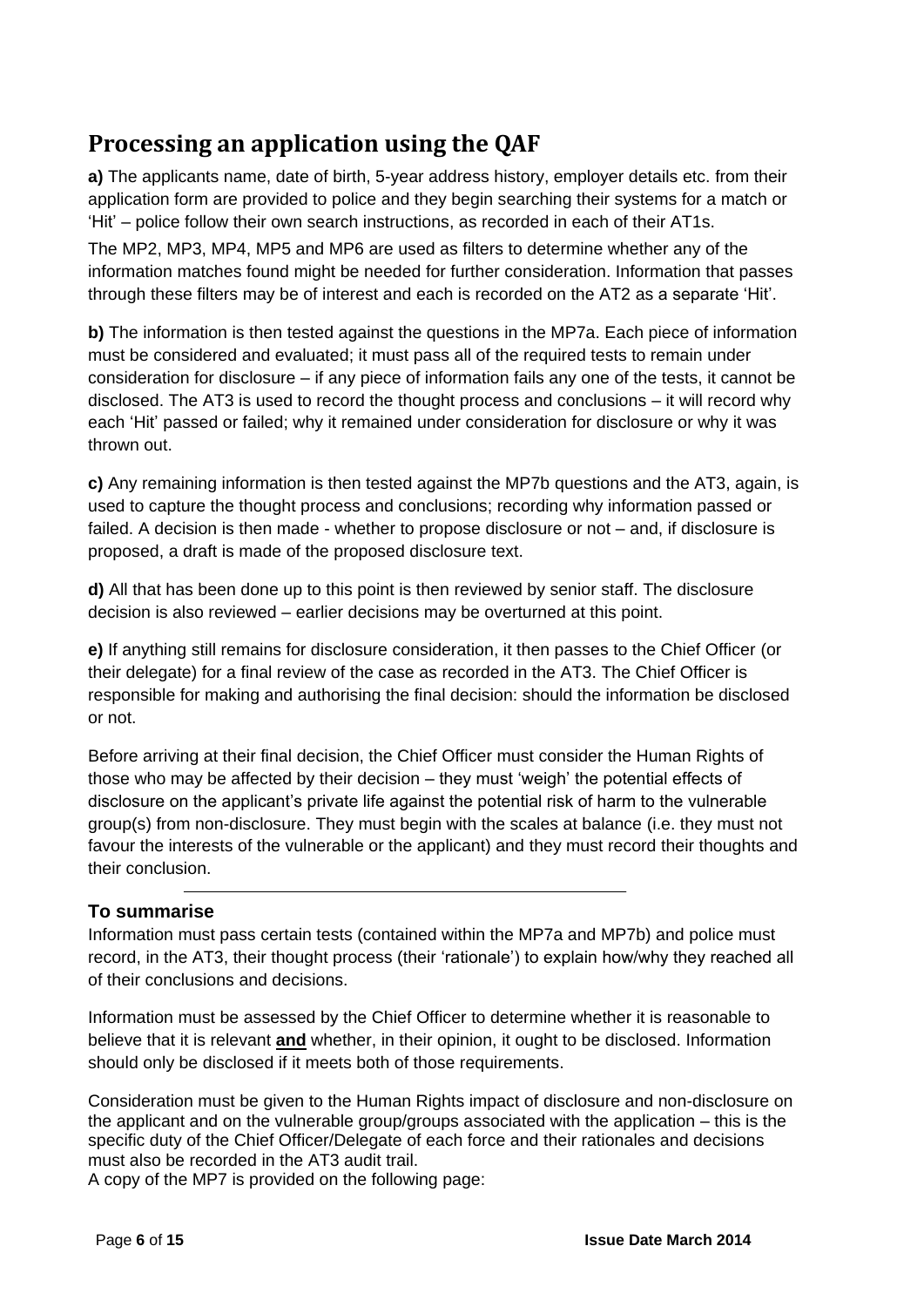#### **MP7a – Disclosure/Referral Rationale Consideration (page 1 of 6)**



recording) required to reach your conclusion by beginning at the Box that relates to the weakest aspect of the information – if your information fails any test at Box (2), 3, 4, (5) or 6,it is likely that disclosure will not be possible (you cannot disclose what is not relevant/might not be true/cannot be substantiated or is not proportionate).

Previous decision logs will have identified information about an applicant, or third party, that might be relevant. This process will **help you determine whether it is reasonable to believe that the information should be considered further.**

QAF v9 Issue Date: June 2013

Page **7** of **15 Issue Date March 2014**

used for recording reps in your DU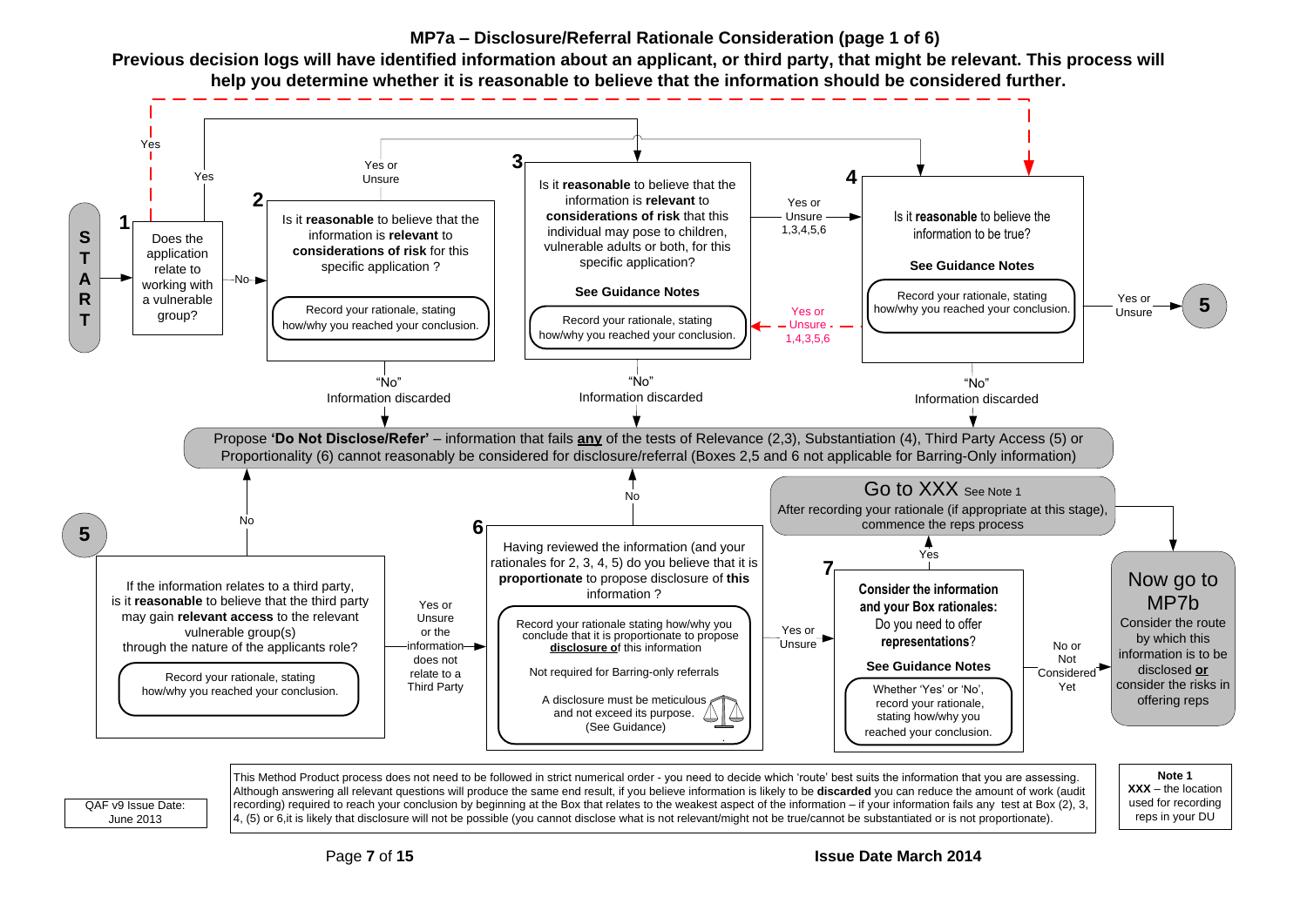## <span id="page-7-0"></span>**The MP7a**

Although all of the individual parts of QAF – the MPs and the ATs - play a part in the decision-making process, the MP7a is, arguably, the most important. Some of the questions that it asks – the "tests", as they are known, contained in MP7a – have been described by the courts when judges have been ruling on challenges to disclosures made by police under The Act referred to at page one.

The MP7a steps are referred to as 'Boxes' and are numbered 1 to  $7 -$  we refer to the numbered questions as, for example, 'Box 3', for easy reference.

There are three primary tests - which all information must pass - and one secondary test, which only comes into play in specific circumstances.

The primary tests:

- Box 2 (or Box 3\*): test of Relevance
- Box 4: test of Truth/Substantiation
- Box 6: test of Proportionality

The secondary test:

 $\bullet$  Box 5: test of 3<sup>rd</sup> Party access to the vulnerable

*\*Whether Box 2 or Box 3 is used depends upon the application itself. If the application does not involve working with children or vulnerable adults, Box 2 is used.*

*Box 5 only comes into play when information concerning a 3rd Party has been found. If such information passes the Box 5 test, it must still pass the other three primary tests.*

*Box 7 (Representations) stands alone and should be considered in all cases*

### <span id="page-7-1"></span>*The tests*

The tests for disclosure have a lower pass threshold than that required for conviction in a criminal court of law ("*beyond reasonable doubt'*). That is to say that, by law, information being considered for disclosure *does not* need to pass the "*beyond reasonable doubt'* test (the test for disclosure is not set that high).

The civil threshold ("*on the balance of probabilities'*) is closer to what is required here, but police also have specific direction from case law. This case law has developed over time as people have challenged disclosures in the courts and certain phrases found in QAF (in the ATs, MPs and in guidance) reflect the words and the direction of the courts.

Information must pass all of the required QAF tests – if it fails even one of them, it should not be disclosed and that is before it gets to the Human Rights considerations referred to earlier: it may pass all of the Box tests and still fail on Human Rights grounds, resulting in no disclosure being made.

### <span id="page-7-2"></span>**Box 3 – Relevance**

Relevance of information is considered against the workforce that the applicant is applying to work within (Children"s Workforce; Adults Workforce etc.)

The Chief Officer can consider the disclosure of any information which they reasonably believe to be relevant to the application and, in their opinion, ought to be disclosed. Police must satisfy themselves that it is reasonable to believe that the information is relevant to considerations of the risk that the applicant may pose, to whichever vulnerable group the applicant will be in relevant contact with, when undertaking their role.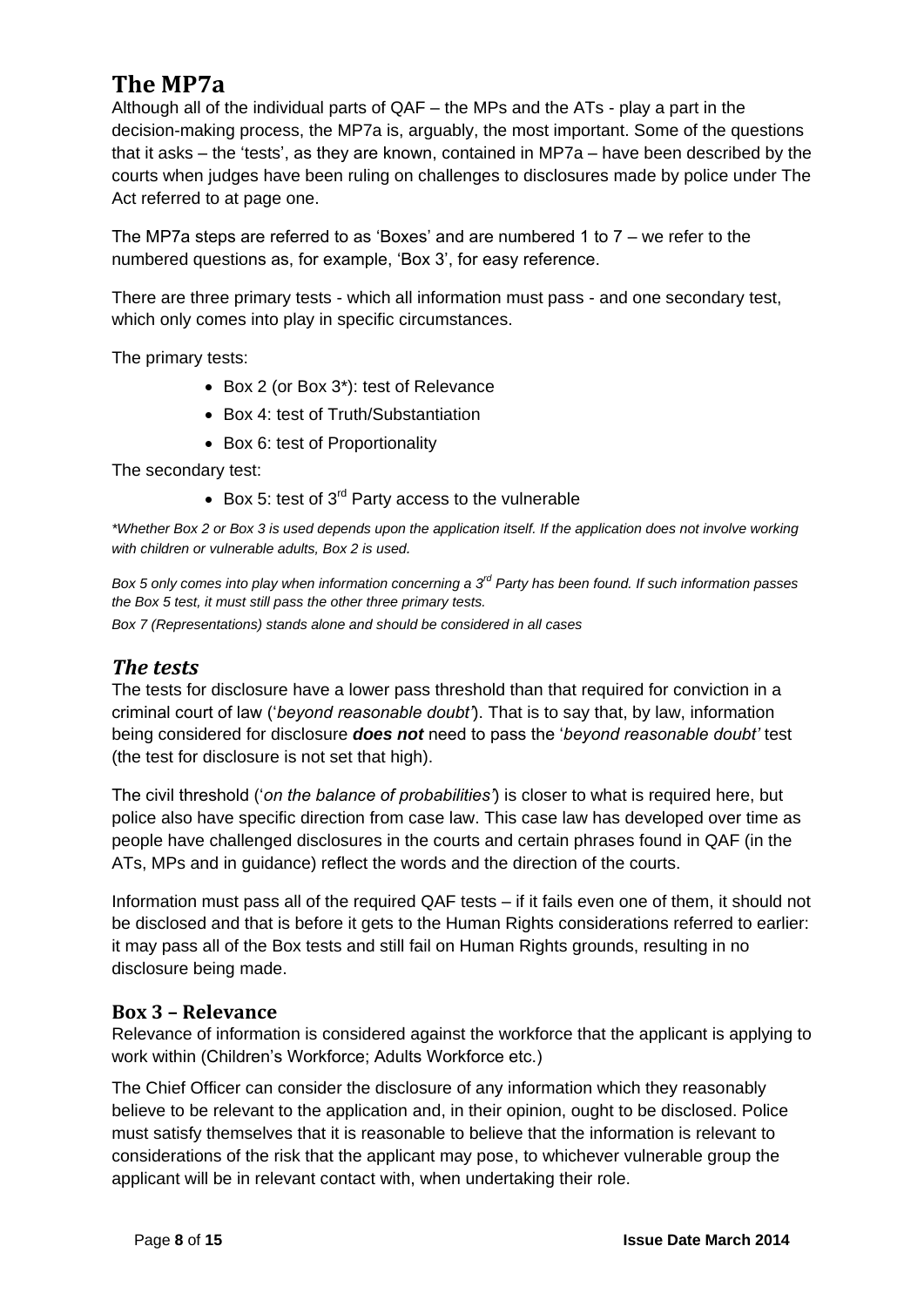The 2002 Department for Education and Skills Guidance, Child Protection: Preventing unsuitable people from working with children and young persons in the education service, stated, at paragraph 20 that: *"Enhanced Disclosures show spent and unspent convictions and cautions. The police may also provide details of acquittals or other non-conviction information held on local police records, which are relevant to the job or voluntary position being sought. The test is one of relevance.‖*

Police cannot make suitability decisions or recommendations - it is for each employer to consider the disclosed information and decide whether the applicant is suitable for a particular role or not. Information, therefore, may indicate to the employer that the applicant may be a risk in some roles but not in others; the employer is responsible for managing that risk appropriately.

### <span id="page-8-0"></span>**Box 4 – Substantiation**

For disclosure purposes, police are required to consider whether there are "*untoward circumstances*" that lead them "*to believe that the information might not be true*" or "*is so devoid of substance that it would be unreasonable to conclude that it might be true*" [terms used by judges, in specific cases, when ruling on challenges to disclosure].

If the information is "so unlikely to be true, or so lacking in substance, that it would be *disproportionate to disclose‖*, police should not disclose at all.

The weight of evidence required is set at a reasonably low level. Some have argued that a higher test, one of a balance of probabilities should be used. Case law, however, asks for consideration of whether there are untoward circumstances that lead the decision-maker to believe that it is unlikely that the information is true or that the information is so without substance as to make it unlikely to be true.

A reasonable decision-maker would not disclose the existence of allegations without first taking reasonable steps to ascertain whether they might be true.

It is important to remember that, as we have covered earlier, police may legitimately consider disclosing "*any information'* – this wording is taken from the legislation and has been tested in court – they may disclose information of matters that did not result in a conviction, a prosecution or even a charge – as long as they pass the tests within QAF.

Why is this? One reason is that the two groups that disclosure primarily seeks to protect from harm are children and vulnerable adults, both of whom, sadly, are the least likely to make good witnesses. They are the most easily scared or threatened into silence; they can be confused or intimidated by the legal processes; on the whole, they are less likely to present themselves as credible or believable when set against their abusers. All of this is known to police and understood by the courts. So, the very people that service seeks to protect are not only those at most risk, but the ones upon whose evidence police are least likely to secure a conviction.

So, there may not be sufficient evidence to secure a prosecution or even get a case to court (remember, the tests in court are far higher than those required for disclosure) but there may be enough for police to believe that someone may pose a real risk.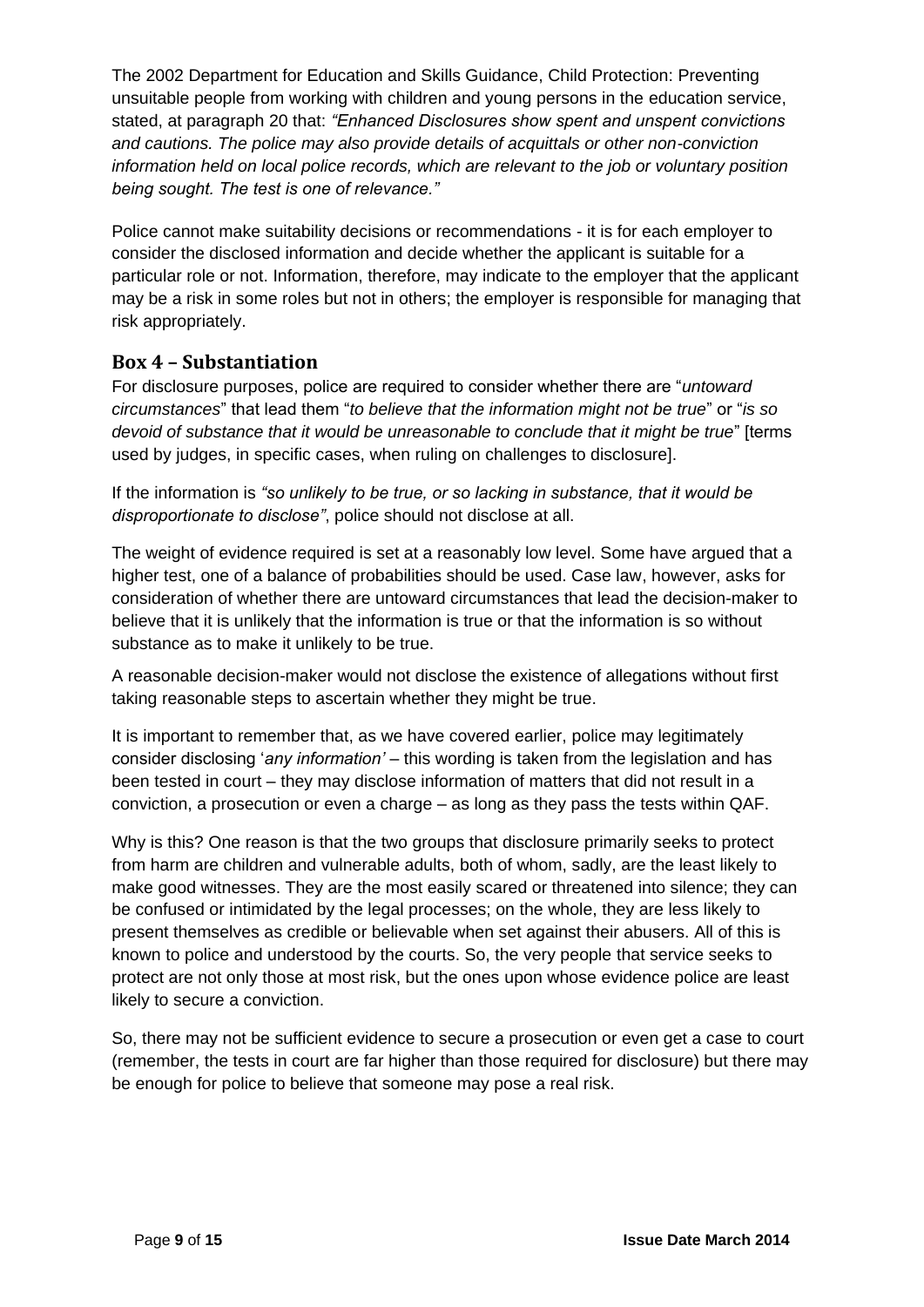### <span id="page-9-0"></span>**Box 5 – 3rd Party**

Sometimes, police hold information not on the applicant, but on a family member, relative or close friend and, as the legislation permits disclosure of "*any information'*, this too may be considered for disclosure. There needs to be, however, a reason to believe that the person in question poses a risk and that they may gain relevant access to the vulnerable, through the applicant, before disclosure can be considered. Such information will usually be considered for applications that indicate that the applicant will have a vulnerable person in their own home (i.e. fostering, child minding etc.)

## <span id="page-9-1"></span>**Box 6 – Proportionality**

Police must also consider whether it is proportionate to consider disclosure of information – this is part of the "*relevant'* and "*ought to be disclosed'* requirements we covered earlier.

Firstly, the information must have passed all of the other tests: if it does not pass the test at Box3 OR Box4 (or Box5, if it relates to a 3<sup>rd</sup> Party) it cannot be proportionate to disclose and so cannot be disclosed at all. However, just because information passes all of the other tests, it does not automatically mean that it would be proportionate to propose disclosure.

Police must consider other factors, such as how long ago an incident occurred; how old the applicant was at the time of the incident; the conduct of the applicant since the incident (if known); whether the information is relatively trivial and not really evidence of a risk at all.

Finally, the Chief Officer must establish whether or not they believe that the impact of disclosure on the private life of those concerned outweighs the potential risk to the vulnerable group from making no disclosure. In every case they must consider whether there is likely to be an interference with a person's private life and, if so, whether that interference can be justified.

### <span id="page-9-2"></span>**Box 7 - Representations**

At any stage of the process, police may recognise that they need more information in order to reach a decision and may contact the applicant (or a  $3<sup>rd</sup>$  Party) in order to obtain this information – this is known as offering *representations*.

The responses obtained are then added to the information held by the police and become a factor in their decision-making. They may decide not to disclose some, or all, of the information as a result, or re-word the disclosure text itself to make it, for instance, more balanced, accurate and fair.

*"…*t*ypically, where a chief officer is considering the issue of an ECRC, it is likely to be appropriate for him to afford the applicant an opportunity to make representations, unless, for example the facts are clear and not in dispute...*" Munby LJ, case of R (B) vs Derbyshire Constabulary Sept. 2011, Para 60.

*―There may (though I suspect only in those probably comparatively infrequent cases where the facts are both clear and known not to be in dispute) be occasions when, as in L, there is no need to give the applicant an opportunity to make representations.‖* Munby LJ, case of R (B) vs Derbyshire Constabulary, Sept. 2011, Para 61.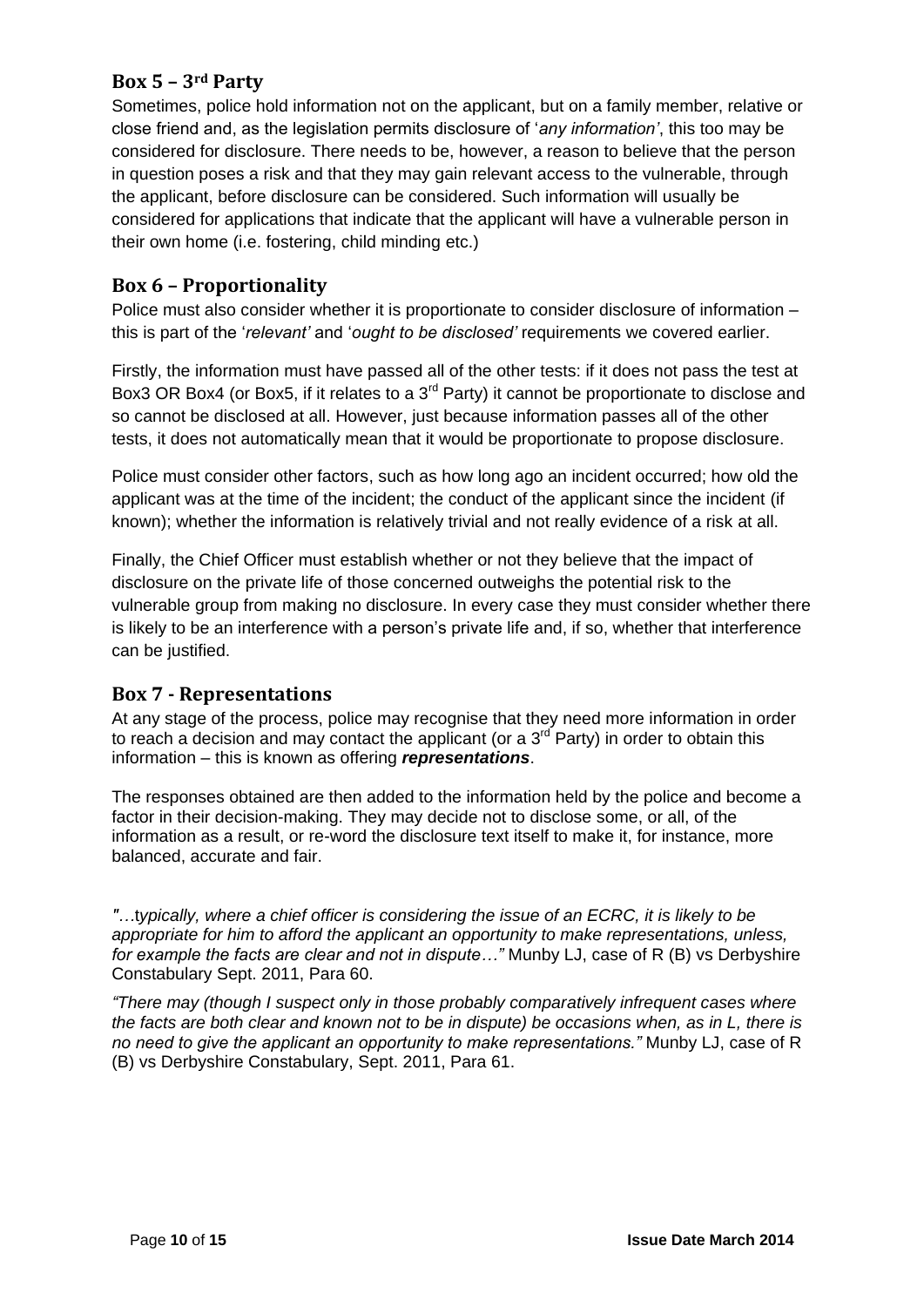The types of factors that should be considered before a disclosure decision is made are:

- *if it is unclear whether the position* [\*employment] *for which the applicant is applying really does require the disclosure of such information* [\*our addition]
- *where the information may indicate a state of affairs that is out of date or no longer true*
- *if the applicant has never had a fair opportunity to answer the allegation*
- *if the applicant appears unaware of the information being considered for disclosure*
- *if the facts are not clear and are in dispute*

### <span id="page-10-0"></span>**Further guidance on representations can be found in QAF guidance document GD4**

## <span id="page-10-1"></span>**Human Rights & the Chief Officer's final considerations**

The Chief Officer, before making any disclosure, must satisfy himself that disclosure really is necessary and applicable in each case – he must review the QAF audit trail and consider the impact that the disclosure may have on the private life of the applicant and the impact that non-disclosure may have on the vulnerable (the risk of harm). The following is taken from the Chief Officer section of the AT3:

In undertaking my statutory obligation as Chief Officer under Part V of the Police Act, I have reviewed Sections 2 and 3 of this document and am satisfied that the decision rationale is accurate, cogent and sufficiently comprehensive. I reasonably believe the information to be relevant for the purpose described and in my opinion it ought to be disclosed.

#### I attest to the following:

- $\triangleright$  I believe the information to be of sufficient quality to pass the required tests
- $\triangleright$  I reasonably believe the information to be relevant to anyone with responsibility for considering the risk that this individual may pose, having regard to the specifics of this application
- $\triangleright$  I believe the disclosure is reasonable and proportionate
- $\triangleright$  I believe the disclosure to be accurate, balanced and fair
- $\triangleright$  Where information relates to a 3<sup>rd</sup> party, I believe that it is reasonable to consider that the 3rd party may have relevant access to children or vulnerable adults through the nature of the applicant's role
- $\triangleright$  The Human Rights of all relevant parties have been duly considered and a record of these considerations has been made
- $\triangleright$  I have considered offering representations and, where representations have been made, I have taken them into account. A record of these considerations has been made

For the statements and conclusions above, the Chief Officer must record how and why they reached those conclusions by recording their thought process (their rationale).

When considering the potential Human Rights impacts, the courts have directed that the Chief Officer begins with no pre-disposition to either disclose or to not disclose – they must begin "at balance", favouring neither one party or another.

Any disclosure will likely cause some disruption to the applicant"s private life and may also affect them professionally. In some cases, the information may be so obviously reliable, relevant and serious as to be disclosable however detrimental the consequential effect on the applicant. In other cases, the balance will be less clear. The Chief Officer must establish whether or not they believe that the impact of disclosure on the private life of the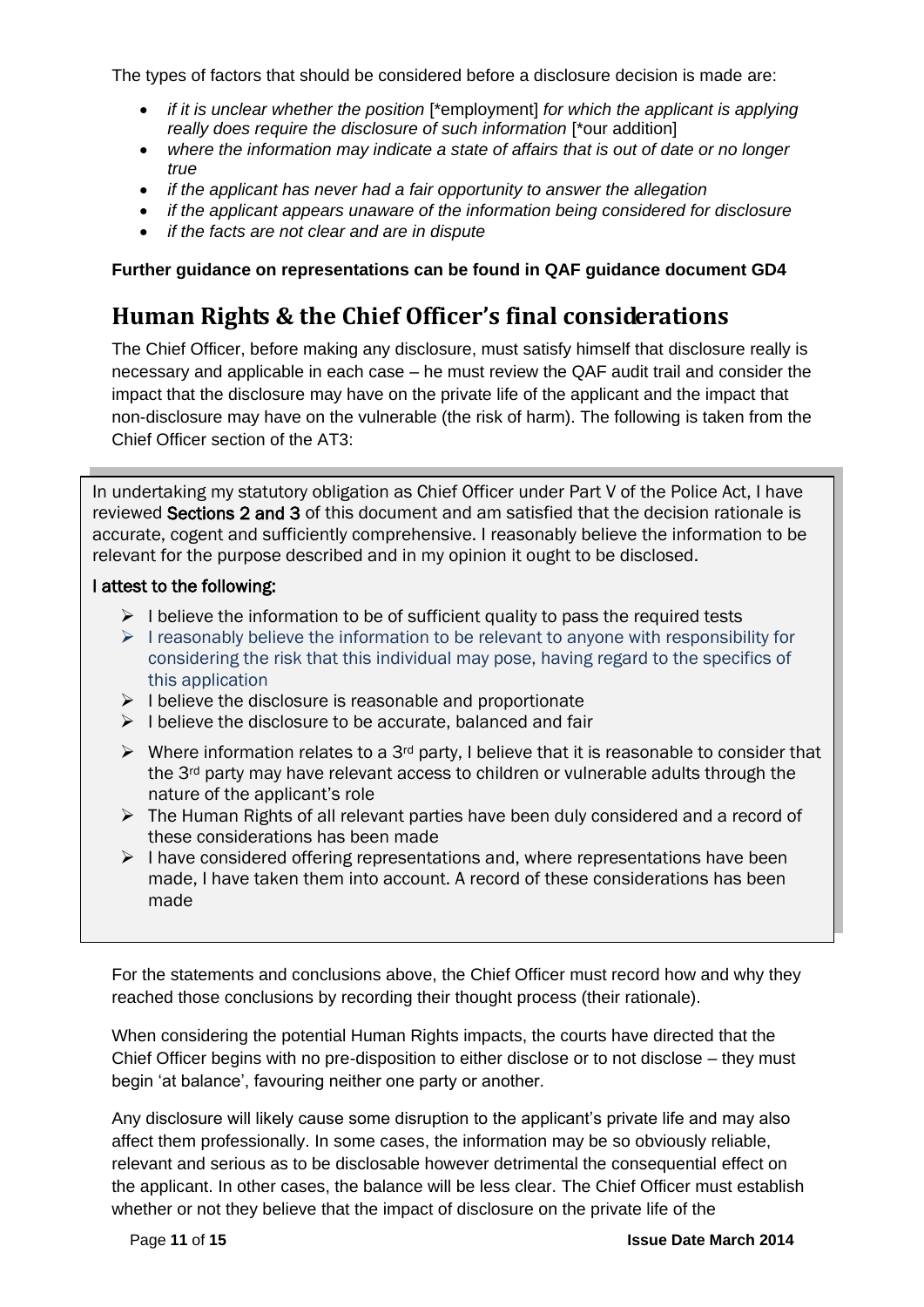applicant/third party outweighs the potential risk to the vulnerable from making no disclosure. In every case they must consider whether there is likely to be an interference with the applicant"s private life, and if so whether that interference can be justified.

There remains the possibility that, in some cases, there will be both disruption to the private life of the applicant *and* a risk of harm to the vulnerable. In such circumstances, the opinion of the courts is that whilst Parliament has provided the pressing need for disclosure of information through the legislation, the Chief Officer is required to consider whether the intrusion (the impact from disclosure, upon the private life of the individual) is proportionate to the risk that it seeks to manage. So, if the negative impact on the applicant"s private life (including employment prospects) is far greater than the potential risk of harm to the vulnerable, a decision not to disclose may be the appropriate one.

## <span id="page-11-0"></span>**Making a reasonable decision**

The Courts have recognised that, when two reasonable persons are faced by the same set of facts, it is perfectly possible for them to come to different conclusions, so that a range of lawful decisions may lie within the discretion of the decision-maker. At the same time, the Courts have defined a category of decisions which lie outside that range of discretion ("**perverse'** decisions):

- "a decision which is so outrageous in its defiance of logic or of accepted moral standards that no sensible person who had applied his mind to the question could have arrived at it";
- "beyond the range of responses open to a reasonable decision-maker".

## **The Wednesbury Principles**

- play an integral part in the decision making process.

The following is taken from the Treasury Solicitor"s Department publication "*The Judge over your shoulder*" (recommended reading):

*There are three "logical principles" to be followed in making a decision, they are called the "Wednesbury principles", after the licensing case in which they were formulated [Taken from ‗The judge over your shoulder', TSOL]:*

- 1 *to take into account all relevant considerations*
- 2 *not to take into account an irrelevant consideration*
- 3 *not to take a decision which is so unreasonable that no reasonable person properly directing himself could have taken it*

*Even if the decision-maker has followed the first and second principles, he may still have come to a decision which is so wildly unreasonable or perverse that it cannot have been within his discretion to make it, and it was therefore unlawful. He may have had before him all the relevant information and none that was irrelevant, but he may nonetheless have attached wholly disproportionate weight to a particular factor or made some other logical blunder, which turned his whole reasoning process awry.‖*

### **Police need to show that they have considered the widest range of material to ensure that appropriate weight has been given to the relevant interests and considerations set out in MP7.**

These Wednesbury principles are part-and-parcel of the QAF process.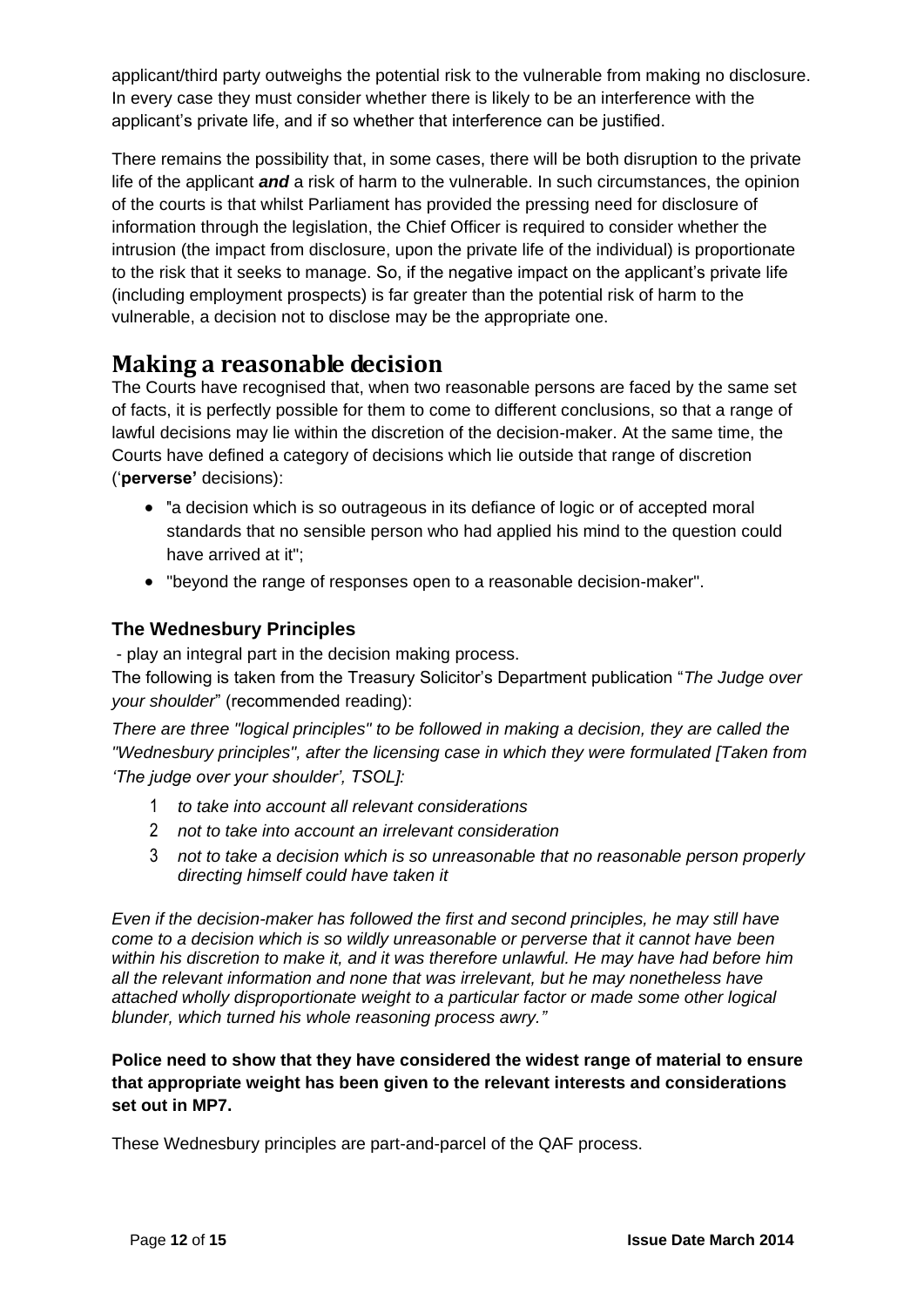## <span id="page-12-0"></span>**The Disclosure text**

In April 2012, police Disclosure Units began using a standard template for disclosure text which saw the inclusion of the reasons behind the decision to disclose. The need for such a template was identified in the report "A Common Sense Approach", following an independent review of the Criminal Records Regime undertaken by Sunita Mason:

<span id="page-12-1"></span>*Recommendation 6C* – "*I recommend the development and use of a common template to ensure that a consistent level of information is disclosed to the individual with clearly set out reasons for that decision.‖*

Since April 2012, police have had to include the reasons why they believe information is relevant and the reasons why they concluded that it ought to be disclosed. This will help employers to make a more informed risk assessment and recruitment decision. However, and just as important, it will help explain to the applicant why information is being disclosed. And, as it will provide insight into the police decision-making itself, it will provide greater transparency and give applicants a better chance to successfully challenge a disclosure that ought not have been made.

It is worth re-emphasising here that, in many cases where convictions held on central records are being disclosed, police will not make an "*any information'* disclosure as well (either because the information they have is not relevant or because the conviction is old and no further details are known). In such cases, you will not see a "6c-type" disclosure, only the basic details of the conviction.

## <span id="page-12-2"></span>**Challenging a disclosure**

Legislation (The Act) provides applicants with the ability to challenge their disclosure – this is known as a "Dispute".

When an applicant raises a Dispute, the case is returned to the force in question, together with details of the reason for challenge, provided by the applicant. The case is considered by someone who was not involved in processing the application originally and they may or may not agree to some or all of the points raised by the applicant.

In addition, the Protection of Freedoms Act 2012 made provision for a new independent process know as "Review", with oversight by an appointed Independent Monitor for Disclosure, giving applicants further opportunity to challenge a disclosure. QAF will support this independent review as the Independent Monitor will assess whether or not police applied QAF correctly when processing an application. Where necessary, the Independent Monitor may also advise of changes that should be made to QAF to keep it as effective as possible, thus ensuring that QAF continues to meet the requirements of legislation and case law.

If you are in receipt of a disclosure that you know to be inaccurate or believe should not have been made – either at all or in part - please do not panic or worry: remember that there are mechanisms in place to put things right. Details of the Dispute process can be found on the DBS pages of the Home Office website or can be obtained by contacting the DBS.

Subscribers to the DBS Update Service may also challenge a change to the status of one or more of their existing certificates. A subscriber"s status can be changed by new information being added to their existing PNC record; having a PNCID created for the first time; by their inclusion on a DBS Barred List or by police concluding that new non-conviction information has come to notice and ought to be disclosed on their next certificate. Such a challenge is made prior to the subscriber applying for a new certificate as the result of the subsequent review of the status change, it may be determined that the change should not have been made and that their existing certificate remains up to date.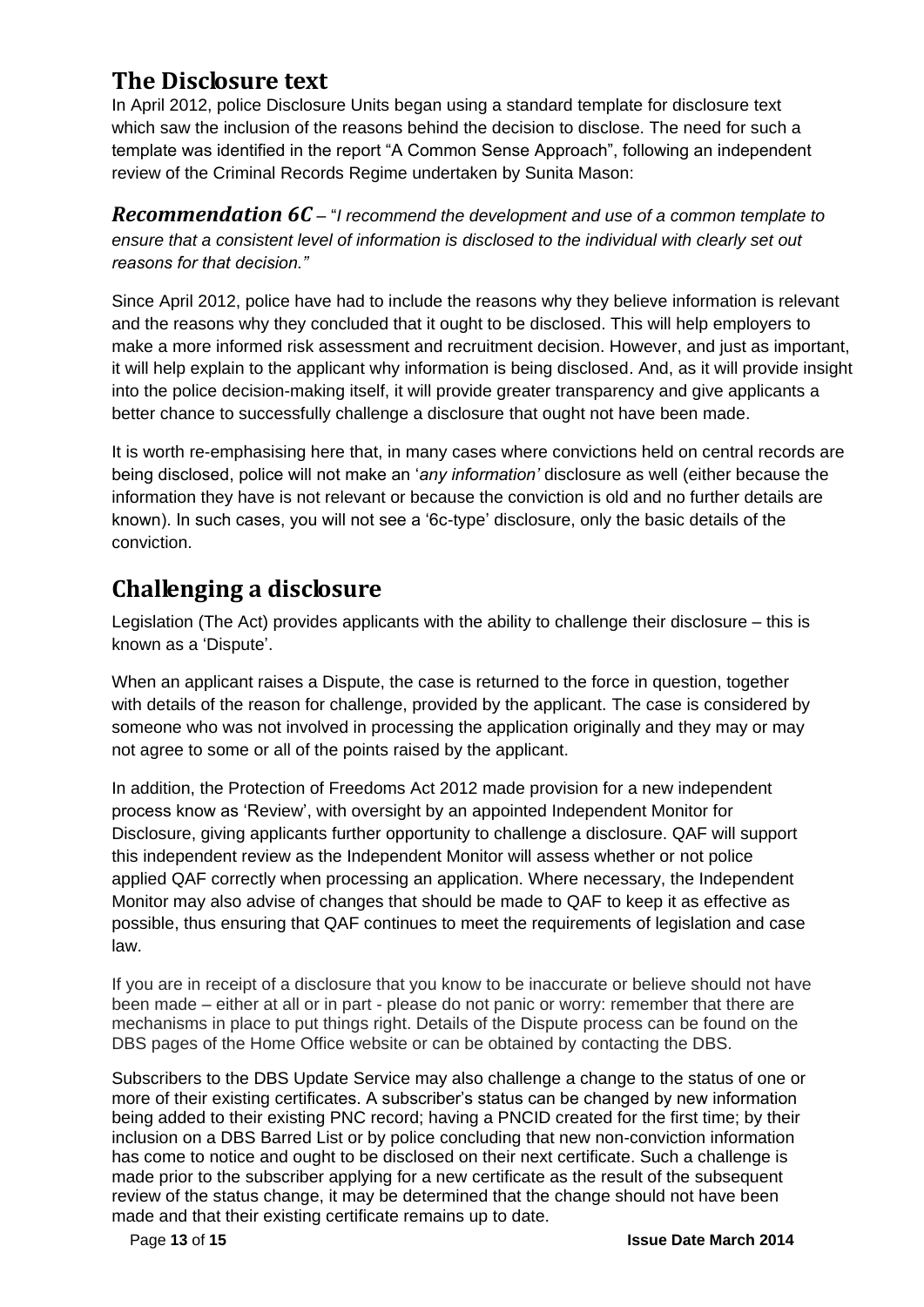# <span id="page-13-0"></span>**Filtering of 'old & minor' convictions, cautions, warnings and reprimands**

Changes to the law in May 2013 saw the end to the "blanket" disclosure of all convictions, cautions, warnings and reprimands ("blanket" meaning that there was no opportunity for discretion – there was, legally, no option but to disclose).

From May 29<sup>th</sup> 2013, Home Office filtering rules have been in operation which, in applicable cases, will see certain old & minor offences no longer disclosed on the face of a certificate.

Although the filtering rules are in place, the law still allows police to over-ride them if they believe that the filtered record should be disclosed – they must, however, test this belief by processing such information through QAF.

A simplified version of the rule-set:

There are two scenarios which you need to be aware of:

- 1. In cases where an offence will be filtered, the police retain their ability to release the data as Approved Information (after applying QAF).
- 2. In cases where information that is additive to a PNC record may be released (contextual information/MO etc.) police must determine whether it relates to an offence that will be filtered.

The filtering rules will be applied at offence level. For example, one conviction may contain two offences, in which case we would refer to these as individual 'conviction offences'. The filtering rules used by DBS are as follows:

#### Rule 1

Offences (convictions, cautions, reprimands & warnings) that are included on the specified list will always remain on a Disclosure certificate, and will not be subject to filtering. The specified list of offences accompanies this guide.

#### Rule 2

Conviction offences which resulted in a custodial sentence (including suspended sentences) will always be shown on a Disclosure certificate. The list of custodial sentence codes accompanies this guide.

#### Rule 3

Where an individual has more than one conviction offence (custodial or non-custodial) then all conviction offences will always be shown on a Disclosure certificate.

#### Rule 4 – Filtering Convictions

Where an individual has only one conviction offence and that offence is not included on the specified list (Rule 1) and resulted in a non-custodial sentence it will not be shown on a Disclosure certificate after a specified period from the date of the conviction.

- For convictions received on or after the individual's  $18<sup>th</sup>$  birthday the specified period will be 11 years - therefore an offence will be filtered 11 years plus 1 day after the conviction
- For convictions received prior to the age of 18 the specified period is 5.5 years therefore an offence will be filtered after 5 years, 6 months plus 1 day